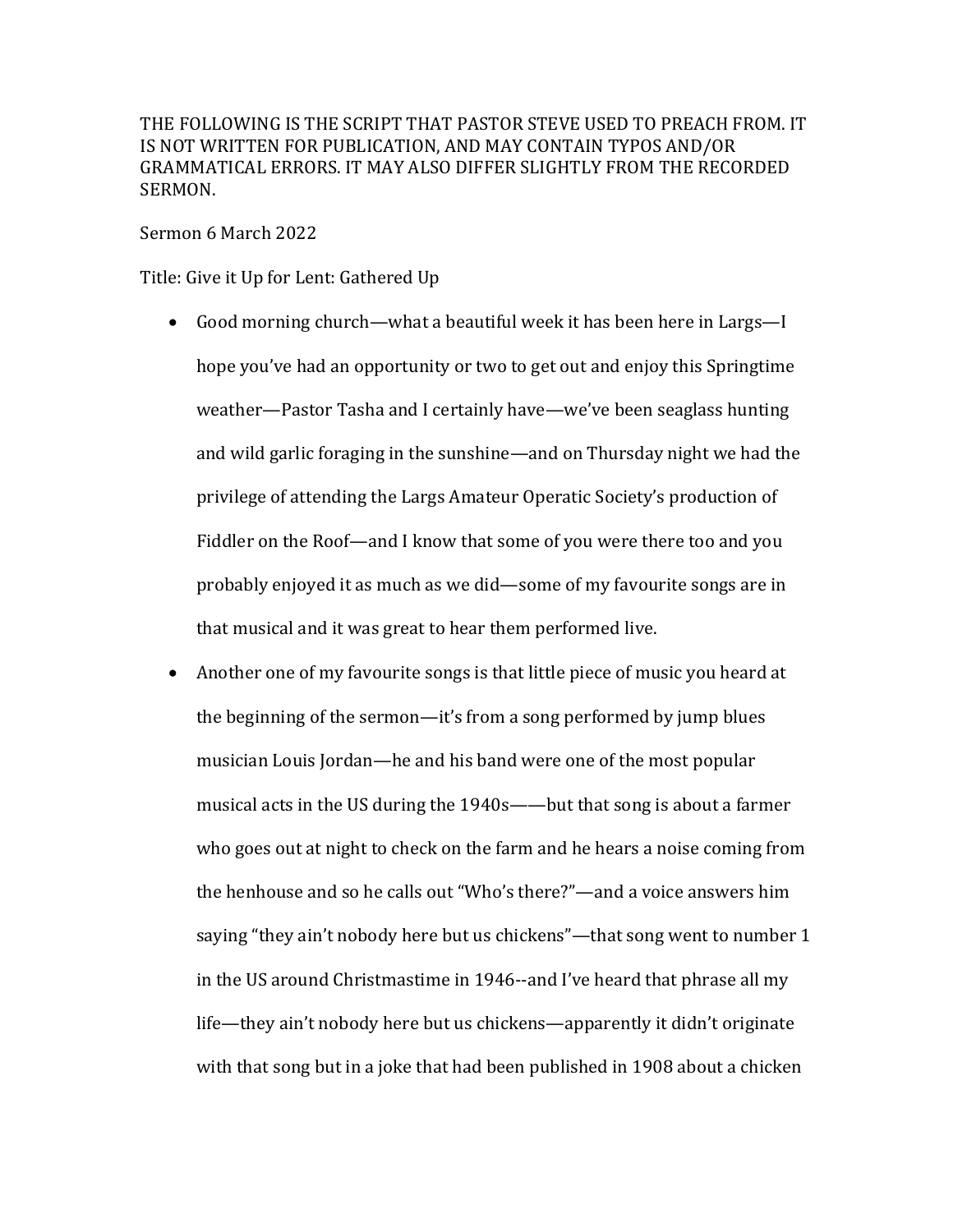thief. But it's funny because that voice can say "they ain't nobody here but us chickens" but the voice itself lets us know that there is in fact somebody else in the henhouse—and that spells trouble. And so you've got to be careful who gets in

I remember way back in 2012, about 10 years ago—Pastor Tasha and I hadn't yet moved to our farm, but in the back yard of our little cottage in North Augusta, South Carolina I built a chicken coop and a chicken run—I had a lot of fun designing it and building it—our first two chickens were named Pris and Roxie and they were Barred Rocks, so we put a sign that read "Barred Rock Hotel" over the little narrow door that the chickens used to get in and out—I used all these crooked lines to give it a kind of cartoonish look—and I thought that it would be easier to build a coop with all these crazy angles and unconventional shapes—things that weren't square or straight, but do you know it's a whole lot harder to make a building that looks whimsical and playful and fun than it is to make it straight and square and boring—there's probably a lesson to be learned there but I'm not sure what it is yet—but anyway, the whole space was about 600 square feet so it was a good size, all protected with wire and fencing so predators couldn't get in, because the last thing you wanted was for a fox or some other varmint to get into the henhouse—and there were a great many threats in the neighbourhood--there was a hawk that lived in a pine tree next door, and there were possums and raccoons and snakes—and we'd lose a chicken or two every now and then and when we did, we'd address whatever weakness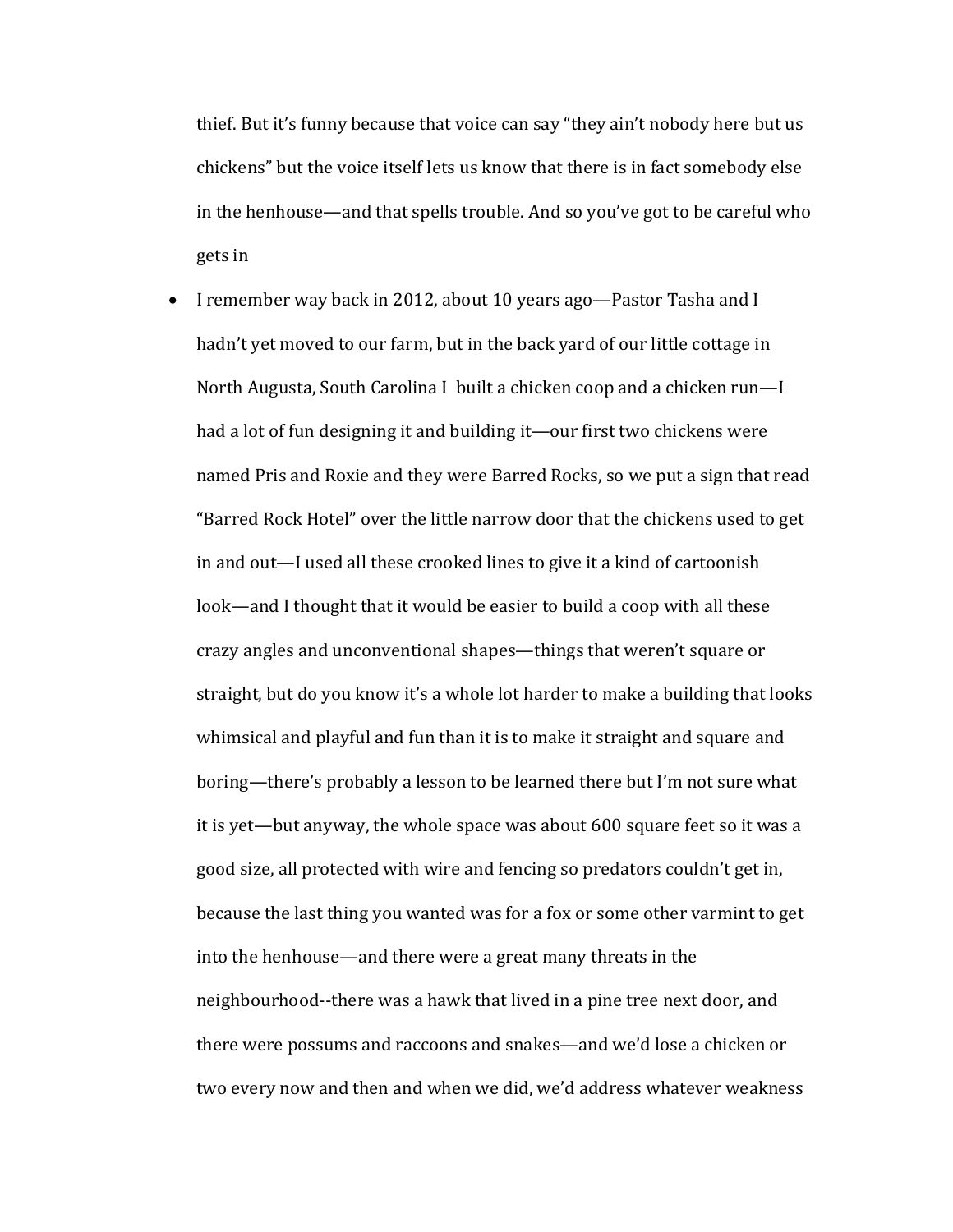they'd found in our defences—those predators would make the most of an opportunity, like we saw that the Devil does a couple of weeks ago—and when that happened we'd fortify the structure—that's also what we do when we pay attention to spiritual discipline and grow and mature in our faith but not to get off track, on one side of that coop there were what are called "nesting boxes" and there was a door you could open to get to the nesting boxes—that's where the hens would lay their eggs, and so we could collect eggs each day—but if there was a rooster in the picture, we could let the hens sit on their eggs and hatch them out---and that's what's happened in this video—here's a hen who has been sitting on these eggs and they're starting to hatch—and one chick decides he wants to see the world, so he escapes, and when he does Tasha tries to help him back to safety, and Mama hen gives her a little peck because she's got this—and so she lifts her wing and gathers that chick back under it—and you'll see some other eggs under there too and they'll become chicks that the mother hen keeps protected—and they'll grow and eventually they'll look like her and act like her and they'll produce offspring as well—if they stay under the protection of her wings at this crucial time in their development—but if they don't, if one or more of them should refuse to be gathered under her wings, then they're in danger particularly if there were a predator in the coop—a fox in the henhouse because if that were the case then it wouldn't take long before that house was empty—it wouldn't be long until it was desolate and barren and lifeless.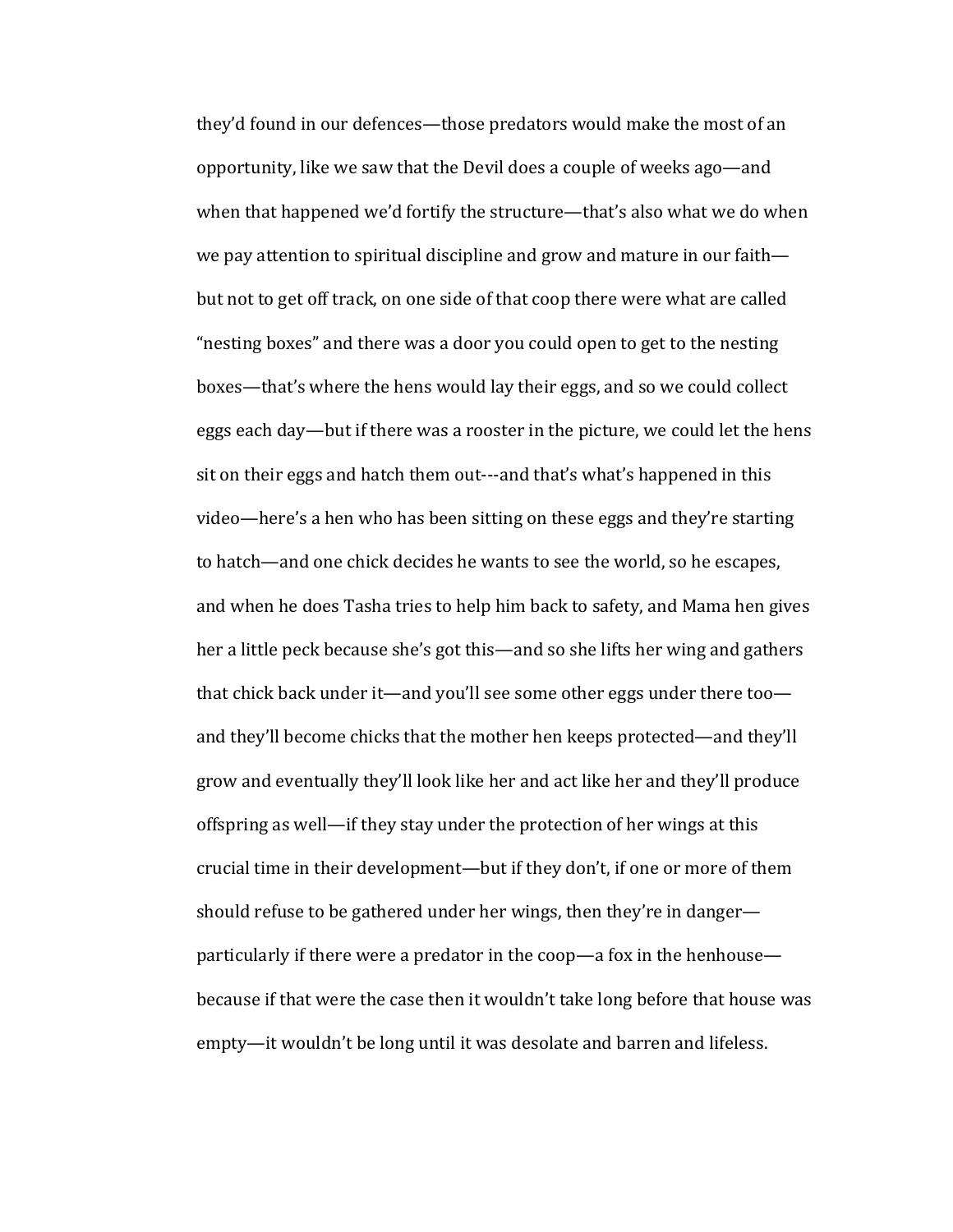- Today we are continuing our Lenten sermon series called "Give it Up for Lent," and in today's sermon we'll be looking at the  $13<sup>th</sup>$  chapter of Luke's gospel, and today's sermon is entitled "gathered up," for reasons that will become clear as we go along.
- Our scripture today is located at the end of Luke's  $13<sup>th</sup>$  chapter—verses  $31$ through 35 are the final verses of this chapter, and before we look specifically at these 5 verses, let's back up just a bit and put them into context. It's always a good idea to think about scripture not just as a single solitary unit, but to consider its place in the larger narrative, and how it fits into the story that is being told.
- And the story that Luke is telling, as I'm sure you'll remember from our "Meet" the Gospels" series—is two-fold. Unlike Mark or Matthew or even John, Luke's work is not only about the life and ministry and death and resurrection of Jesus, because that's only the first part—the second part of the story that Luke is telling takes place in the book of Acts, and it is the story of the way that the Holy Spirit gathers the people of God together and moves and acts through the early church--and the way that the disciples and other followers of Jesus live out their calling to be a part of the Body of Christ, to live like Jesus, so that they and the church look like Jesus and act like Jesus and bear fruit—adding to the flock--- producing offspring who carry on the work of the Kingdom, first in Jerusalem and then into all the world.
- And so as we read any passage in Luke's gospel, it is always a good idea to ask how what we're reading there looks forward to what is coming in the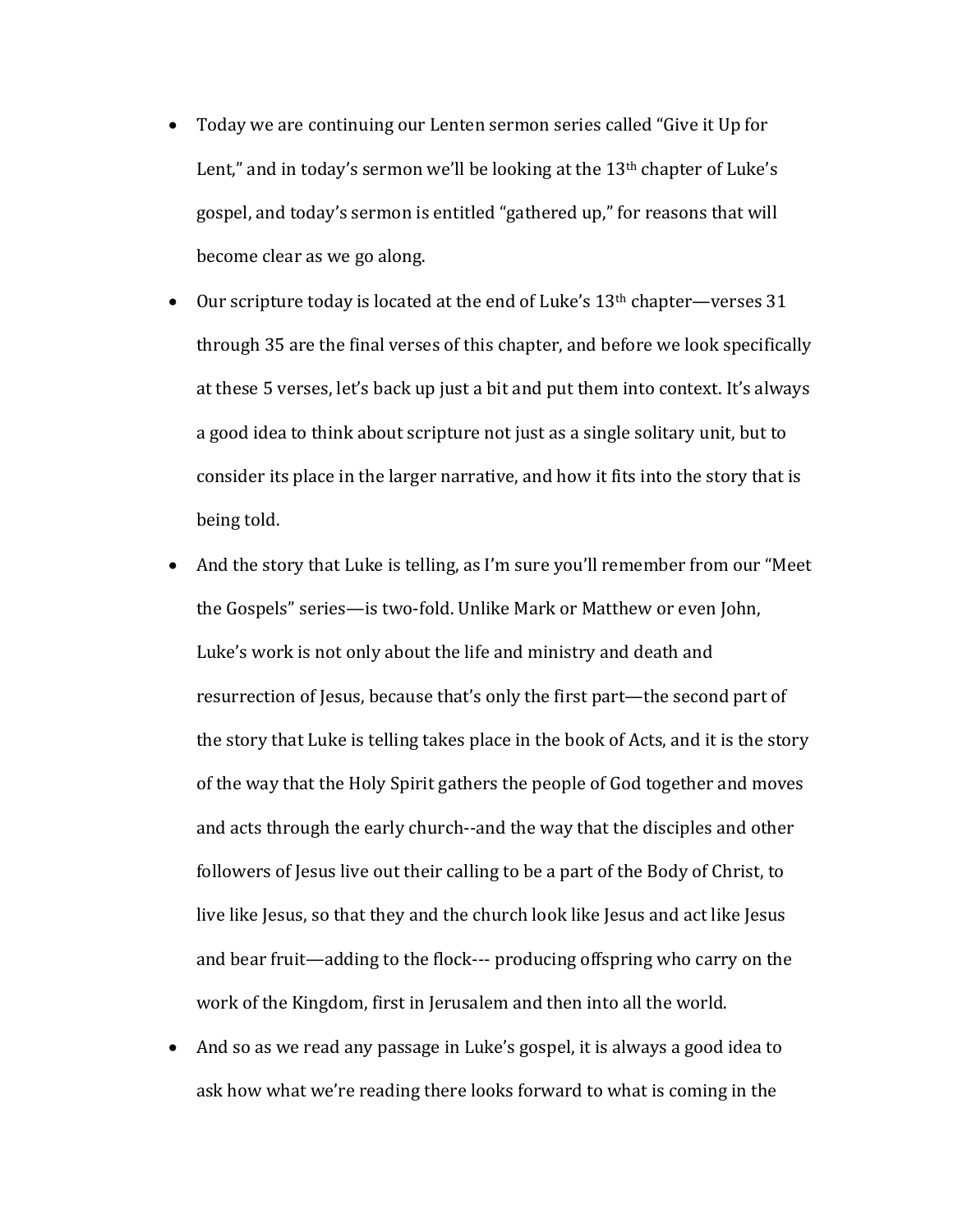Book of Acts—because we find very often that Luke is foreshadowing what is to come and making intentional connections between the two parts of his work.

• Now, at the beginning of chapter 13 of Luke's gospel, Jesus has been travelling from town to town and throughout the countryside, teaching and healing and telling parables, and as he's doing so Luke tells us that Jesus becomes more and more direct in his critique of those religious leaders known as the scribes and the Pharisees—and at the end of chapter 11, Jesus just calls them out directly when he's invited to dine at the house of a Pharisee, and Jesus doesn't wash his hands before dinner and that surprises everybody—and while they're clutching their pearls Jesus repays their alleged hospitality by calling the Pharisees and the scribes, the lawyers, fools and hypocrites—he says they're full of greed and wickedness even though they present themselves as clean on the outside—Jesus says that they pay attention to little detailed rules like tithing herbs but they forget the big important matters like justice—he says you don't help people understand the law, in fact you hinder them from understanding because you don't even understand it yourselves—and you call yourselves experts—and then he goes even further, and says that when God has sent prophets and apostles, they've killed them—and they've been doing that since way back at the beginning, all the way up to the present time—and Jesus says all the blood of those murdered prophets is on the hands of the present generation—those folks he's talking to—and you can imagine that they didn't like that much at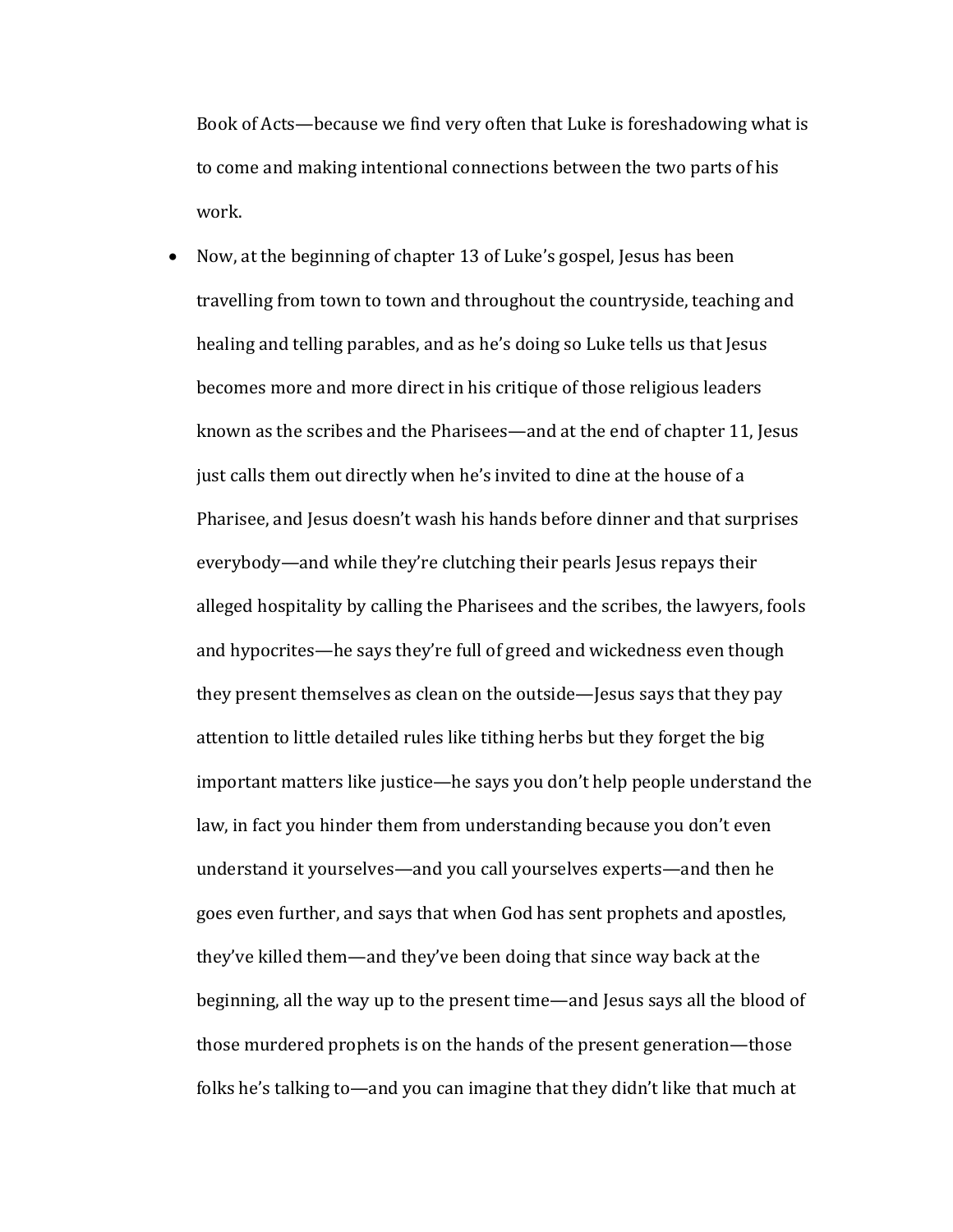all, that they were offended and insulted--and by the end of chapter 11 Luke tells us clearly that the Pharisees are hostile toward Jesus and are looking for an opportunity to entrap him.

- And now I just want to point out a couple of things that happen in chapter 13 before we get to our scripture for today.
- First, Luke begins chapter 13 with the phrase "at that very time"—and the word Luke uses for "time" is the same one that he used back in chapter 4 when he said that when the devil had finished testing Jesus, he departed until an opportune time—the Greek, you may remember is Kairos—an opportune time—and here at the beginning of chapter 13 Luke uses it again—kairos, an opportune time. And Luke has just told us that, like the Devil in chapter 4, these certain scribes and Pharisees are scheming to entrap Jesus—to put him to the test—when they get the opportunity.
- And so in verse 1, Luke tells us that at this Kairos, there were some present who told Jesus about some Galileans who were offering their sacrifices at the temple—we don't know which temple—but wherever it was, Pilate—we can assume it probably wasn't Pilate himself but soldiers under his command burst into the temple and kill the Galileans and as Luke puts it "mingle their blood with their sacrifices." Now we don't know why this happened, and we don't know whether the folks who relayed this story to Jesus were Pharisees or not, but we can assume from the way Jesus answers them that they think that this happened because the Galileans were guilty of some great sin, and that their murder, even taking place in a place of holiness and sanctity which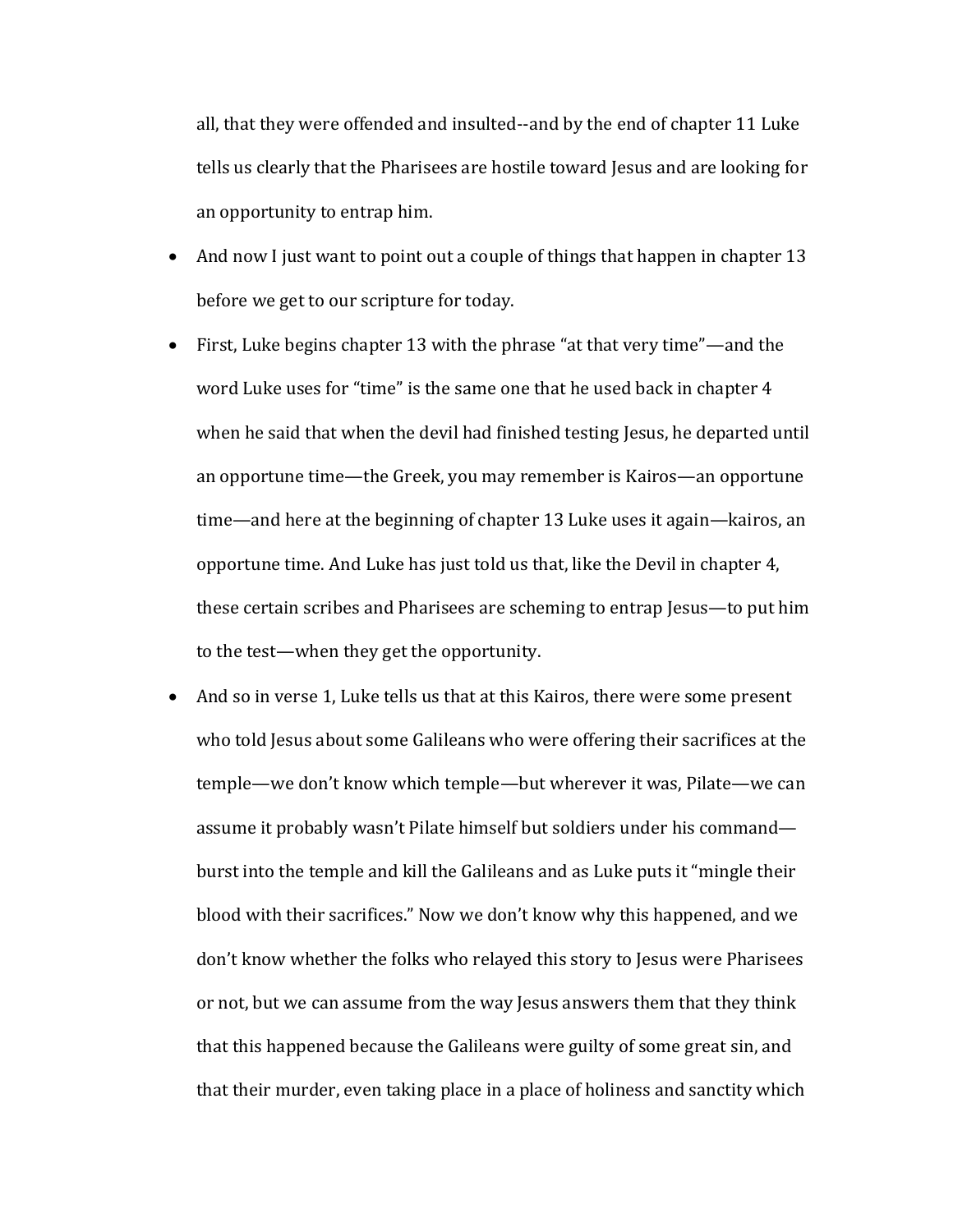is desecrated by the presence of these Romans, not to mention by the brutality of their actions, was a kind of divine retribution for their sins. And they are trying to get Jesus to either agree that this is the case, or to side with Pilate, or to condemn Pilate's actions, any of which could present them with an opportunity to call him out as somehow outside of the Law -either the law of the Temple or the Law of the Land.

- But Jesus doesn't take a side in the way they want him to—he says instead "'Do you think that because these Galileans suffered in this way they were worse sinners than all other Galileans? 3 No, I tell you; but unless you repent, you will all perish as they did." Unless you repent, you will perish. Jesus is acting in the role of prophet here—calling God's people to repentance and warning of judgement if they don't. And Jesus adds one more example of a tower that fell and killed 18 people—he asks-- do you think that they were worse offenders than all the others living in Jerusalem? And reminds them again--5 No, I tell you; but unless you repent, you will all perish just as they did.'
- And so we see Jesus. just as John the Baptist had done, calling people to repentance and warning of judgement—and he does this in response to a story about the way Roman authorities infiltrate the temple and slaughter those inside and by telling a story about the collapse of a structure and referring to the sinfulness of those living in Jerusalem.
- So this is part of the background that leads to today's scripture, but I want you to notice one other incident that happens just before we get to verse 31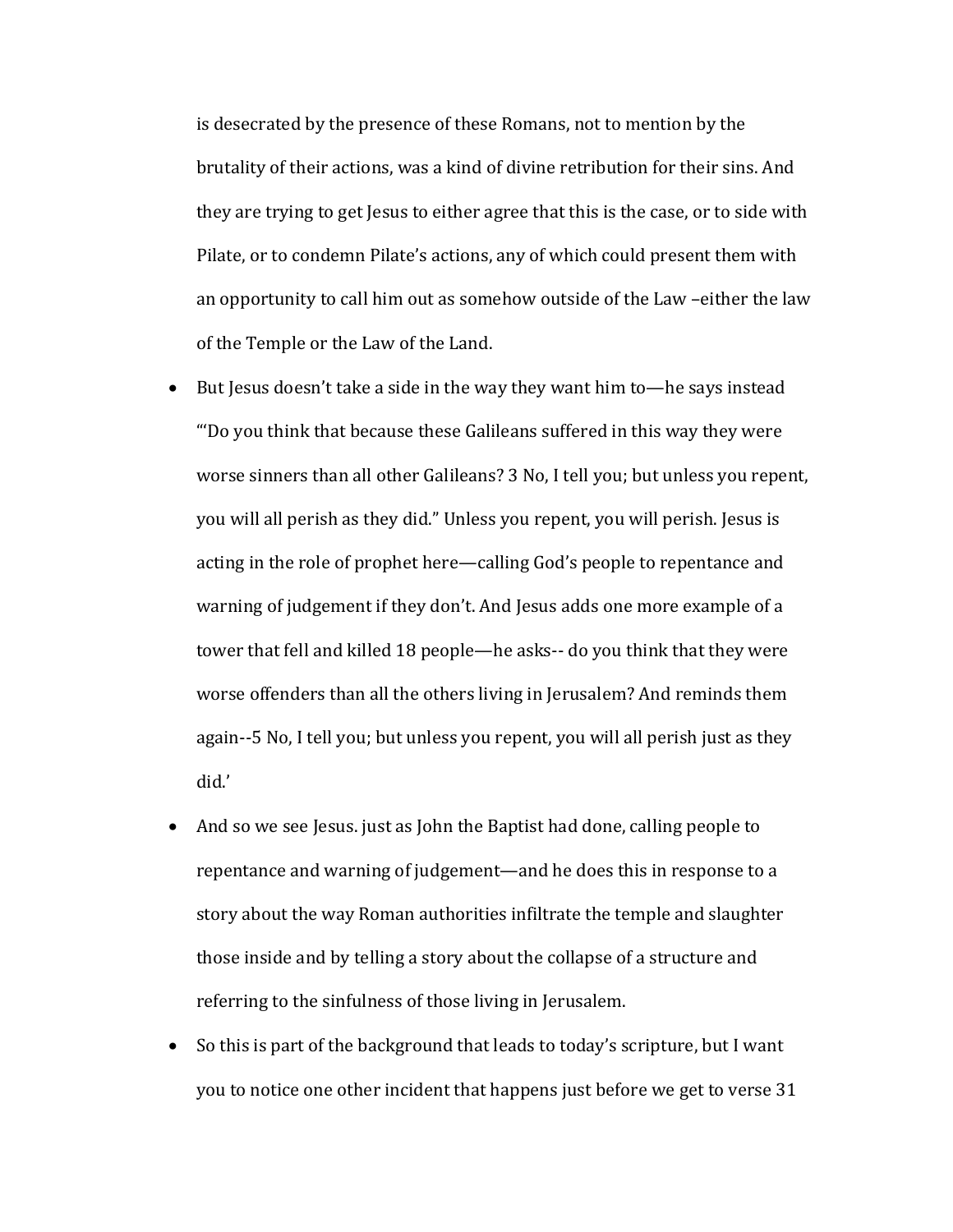- In verse 22 Luke tells us where Jesus is headed—he writes "Jesus went" through one town and village after another, teaching as he made his way to Jerusalem."
- Now Jerusalem is not just any city. And Luke doesn't mention Jerusalem just for the sake of geography, because for the culture of the time and for Luke's gospel as well, Jerusalem is THE city. It is the center of the world—the axis mundi—that place where heaven and earth and the underworld come together—it is the place where Solomon's temple is—or at least it used to be Solomon's temple—now it's Herod's temple—and Jerusalem is that place to which pilgrims travel for Passover and all the other festivals—and it is the place where the crucifixion and resurrection will take place—and the place from which the church will grow, as Luke puts it, "first in Jerusalem and then into all the world." So the fact that Jesus is on his way to Jerusalem is much more than just a detail here.
- And no sooner has Luke told us that Jesus is on his way to Jerusalem, he tells us that someone asks whether only a few will be saved, and Jesus replies with this: 'Strive to enter through the narrow door; for many, I tell you, will try to enter and will not be able. 25 When once the owner of the house has got up and shut the door, and you begin to stand outside and to knock at the door, saying, "Lord, open to us", then in reply he will say to you, "I do not know where you come from." 26 Then you will begin to say, "We ate and drank with you (remember that dinner with the scribes and Pharisees back in chapter 11), and you taught in our streets." 27 But he will say, "I do not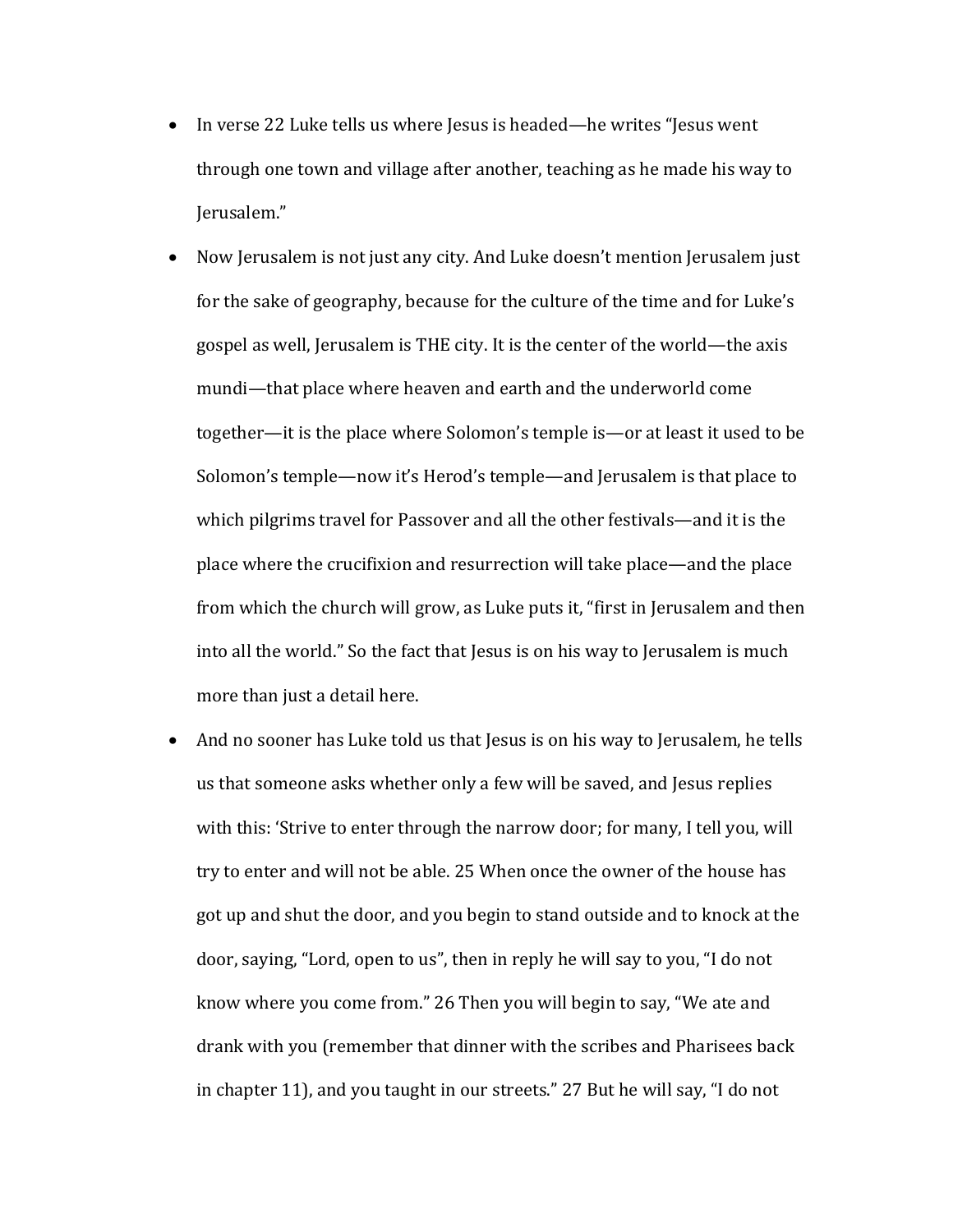know where you come from; go away from me, all you evildoers!" 28 There will be weeping and gnashing of teeth when you see Abraham and Isaac and Jacob and all the prophets in the kingdom of God, and you yourselves thrown out. 29 Then—now catch this--then people will come from east and west, from north and south, and will eat in the kingdom of God. 30 Indeed, some are last who will be first, and some are first who will be last.'

- As he heads toward Jerusalem, Jesus paints a very ominous picture of folks who think they're first in line for the Kingdom who find that they are last and of folks who think they've got the inside track but who find that they are locked out, that they are not allowed to gather with the prophets of old and all those from the east and west and north and south—because they are evildoers—and they don't get a seat at the dinner table in the Kingdom of God. Jesus' words are prophetic here—and we are reminded of the way that chapter 13 started, with a warning to repent or perish.
- And it is here that we arrive at our passage of scripture for today. Just 5 verses, sometimes referred to as Jesus' lament over Jerusalem. But these 5 verses contain a powerful message, not only for those who heard Jesus' words, and for those who first read Luke's story, but also for the church, also for the world, in 2022 as well.
- And the way I want us to think about these  $5$  verses is this: in these  $5$  verses, Luke uses a form of the Greek word "theló" three times. Now the word "thelo" means to desire or to want something—and there are 3 characters mentioned here who want or desire something—those 3 characters are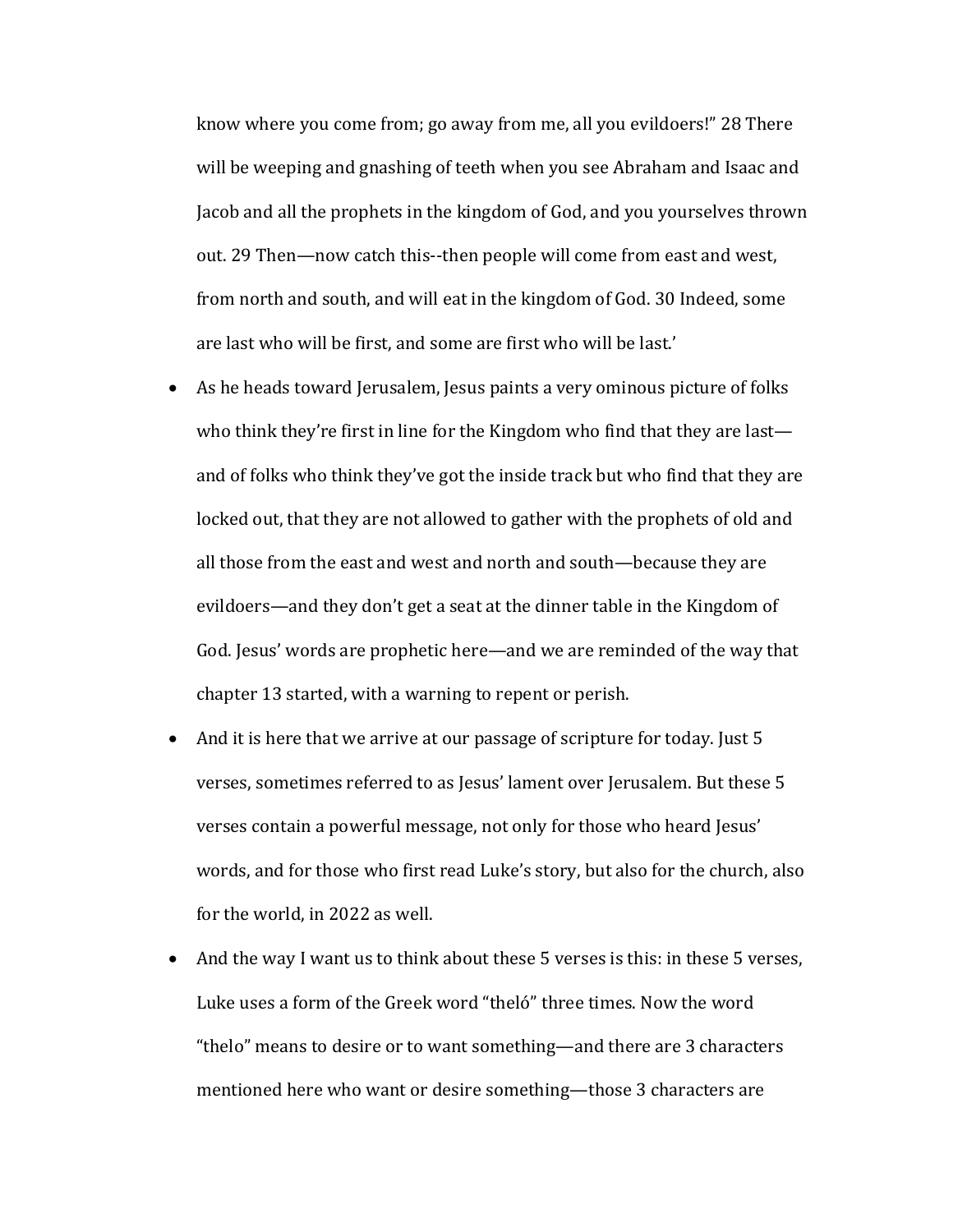Herod, and Jesus, and Jerusalem—and as we consider what it is that each of these want or desire, I believe we can arrive at a meaningful message that the Holy Spirit has for us this morning. So let's just briefly walk through each of these three.

- The first want or desire—the first *thelo*—I want you to notice is this—Herod WANTS to kill Jesus. This is the news that the Pharisees in verse 31 bring to Jesus "at that very hour." Of course this is hardly news—Luke doesn't mention it but Matthew has told us that Herod has been trying to get rid of Jesus since his birth—and Luke has told us what Herod did with John the Baptist after he called him out for all the evil things he had done—that is, after John's prophetic words called for repentance from him—Herod locked him up in prison and later beheaded him—and Herod has heard those who say that Jesus is John the Baptist brought back to life, or Elijah heralding the end of the world—but at any rate, it is clear that Jesus is a threat to the Empire, and so Herods and Caesars who want to keep the peace, the Pax Romana, and their power and authority intact, need every once in a while, to round up the troublemakers—to gather them up and get rid of them—and so imprisonments and torture and execution were net unusual exceptions in the way that Roman authority was exercise—they were the rule. Oppression and violence and threat of death are remarkably effective methods of control.
- And of course, someone like Jesus who publicly criticizes the religious leaders, who shakes up the social hierarchy by forgiving sins and healing people and casting out demons, making the unclean clean and changing their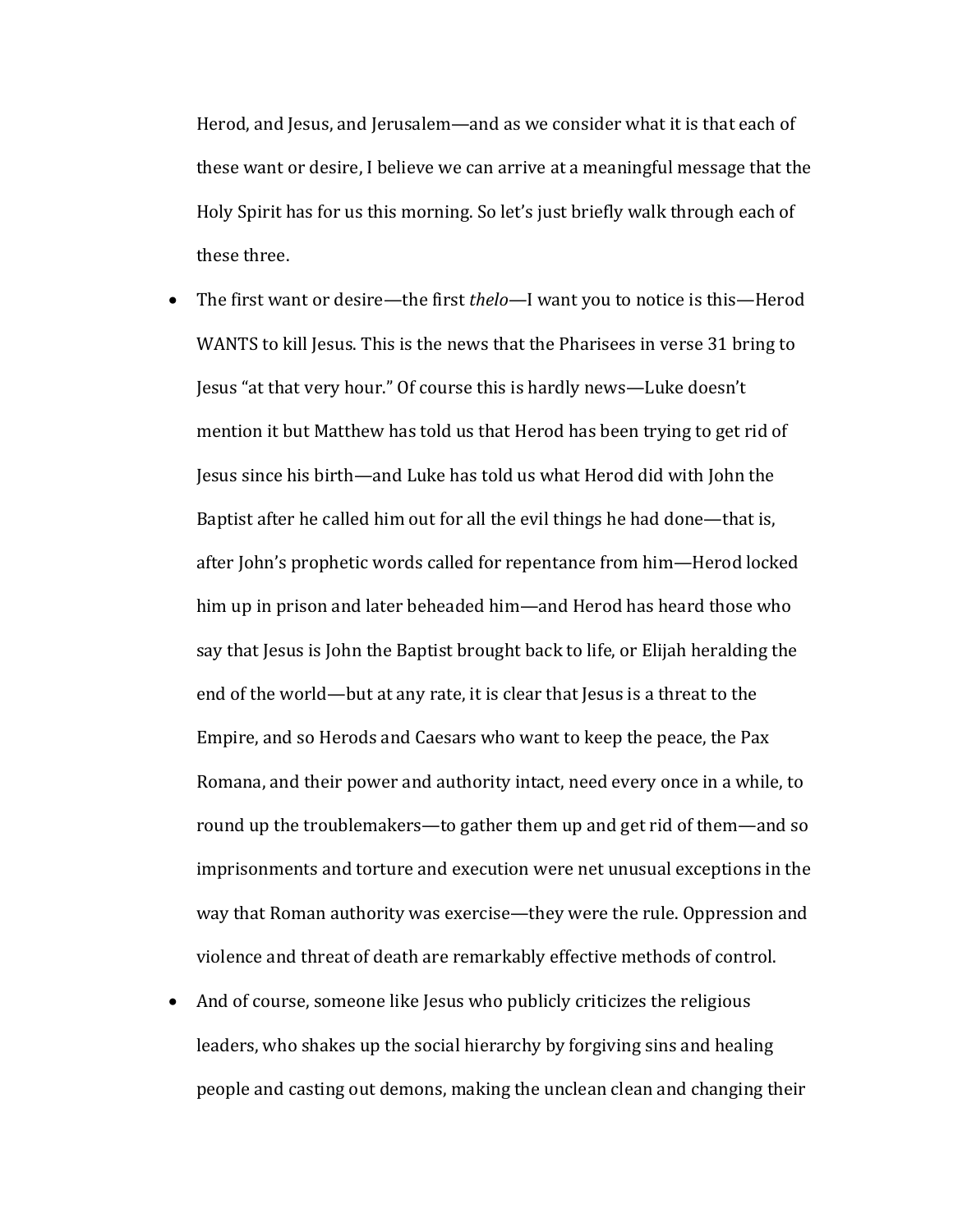social status—setting the captive free—such a person is a threat to the occupying forces' authority—not to mention a person like Jesus who tells people not to worry about food or clothing or money, that God will protect them and provide for them—who tells them that they can give their possessions to others without worry that they will fall into poverty, who tells them to love their enemies, to treat everyone equally, who suggests that prostitutes and tax collectors might be more righteous than the religious and legal authorities—such a person is a threat to the system, to the status  $quo$  and the reason such a person is a threat is because the system, the Empire, Herod, Caesar, the invading and conquering and occupying force relies upon the foundation of dependence—upon the idea that those under their rule are dependent upon them for their safety, and their protection, and their livelihoods, and the peace that they enjoy—that Pax Romana—

- I'm reminded of a scene from a Monty Python movie that's set in  $1^{st}$  century Judea in which some Hebrew protestors are plotting against the Romans and one of them says "What have the Romans ever done for us?" And they all say yeah—what have the Romans ever done for us?
- And then one of them says, "the aqueduct?"—and the rest say, oh yeah fine, the aqueduct—and then another says, "sanitation?"—and they all say "oh yeah, sure" and then it starts, and they all start listing things that the Romans provided for them until finally the leader says "Yeah but apart from but apart from the sanitation, the medicine, education, wine, public order, irrigation,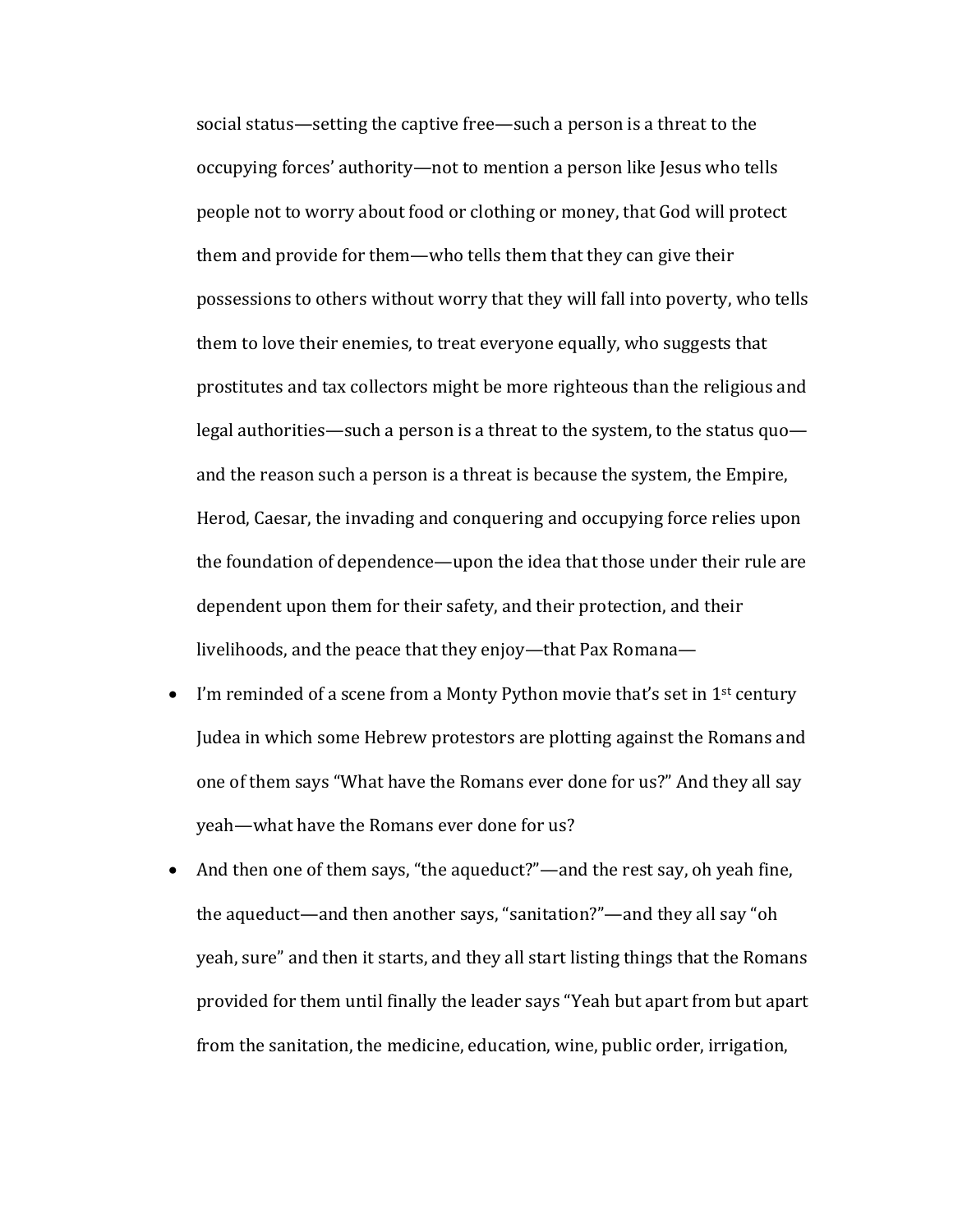roads, a fresh water system, and public health, what have the Romans ever done for us?"

- And someone says, "Brought peace?"
- And that's a funny skit but it's a reminder that the Roman government built a culture of dependence in which as long as you paid your taxes and obeyed the laws and were content with your place in the societal hierarchy and acknowledge Caesar as your Lord and Saviour and didn't rock the boat, you wouldn't be beaten or imprisoned or executed. The government made sure you had all you needed—as long as you stayed in your proper place, of course
- As a matter of fact, the Romans had even rebuilt the temple where the Jews would gather, and it was a glorious sight to behold.
- And so not only would Herod have wanted Jesus out of the picture, folks with authority and status in society would have too, like the Pharisees. They were quite satisfied with the way things worked for them—and the reason they worked out so well for them was because of their dependence and cooperation with the Roman government—they enjoyed its provisions and its privileges and protections—and its Temple. But as Luke's readers would almost certainly have known, the Roman government was a fickle provider, and they destroyed the temple in the year 70, just a few decades after this conversation that Luke describes between these Pharisees and Jesus—and if you think about Jesus' response to them—it's as if he saw that coming.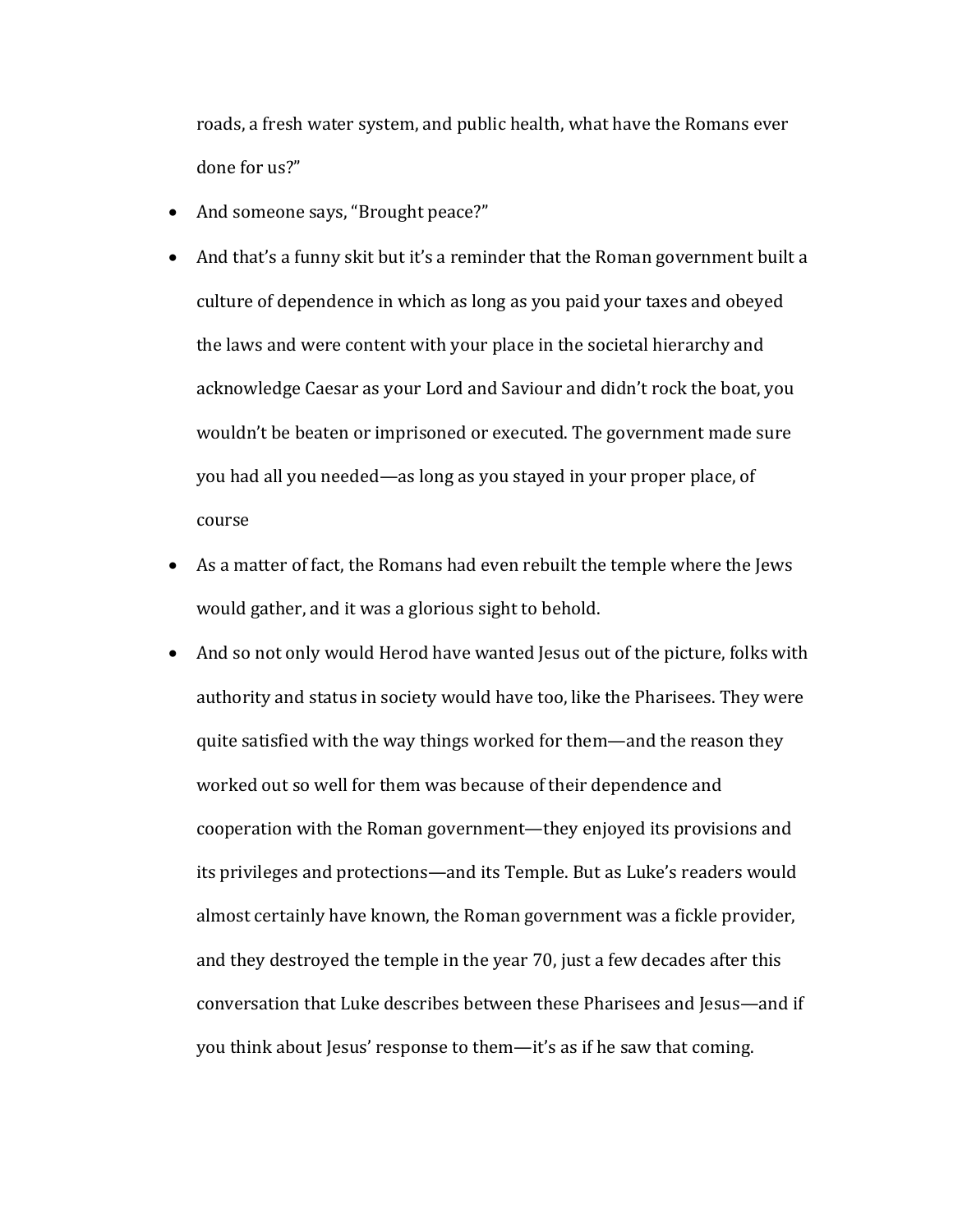- Because Jesus doesn't say, "Herod wants to kill me?" well then let me change my itinerary—I was on my way to Jerusalem, but I better take a little detour—maybe spend a few weeks over in Joppa, I hear it's lovely this time of year—no, he says to the Pharisees, "you go tell Herod that I'm going to keep right on doing what I'm doing—casting out demons and performing cures—and on the third day I'll be finished—we know what he means by that—he's talking about the crucifixion and resurrection—and that's also what he's talking about when he says—I must be on my way to Jerusalem, because it is impossible for a prophet to be killed away from Jerusalem—and that's sort of a confusing thing for our modern ears to hear, but it emphasizes what Jesus says next—"Jerusalem, Jerusalem, the city that kills the prophets and stones those who are sent to it!"—Here Jesus echoes the language he used back in chapter 11 when speaking to the scribes and Pharisees—when God sends you a prophet, you kill them—
- so what Jesus is saying to these Pharisees when he tells them to go back to Herod and then says that Jerusalem kills the prophets is that they're not fooling anyone because they're in cahoots with Herod—they can try to pass the buck and say "Herod wants to kill you," but the fact is that they are complicit—Herod's authorities may provide the gun, but they're pulling the tigger.
- Now these next two "thelos"—these next 2 wants or desires we're going to consider together because they're connected—"wants" number 2 and 3— Jesus wants to gather his children together, but Jerusalem doesn't want to be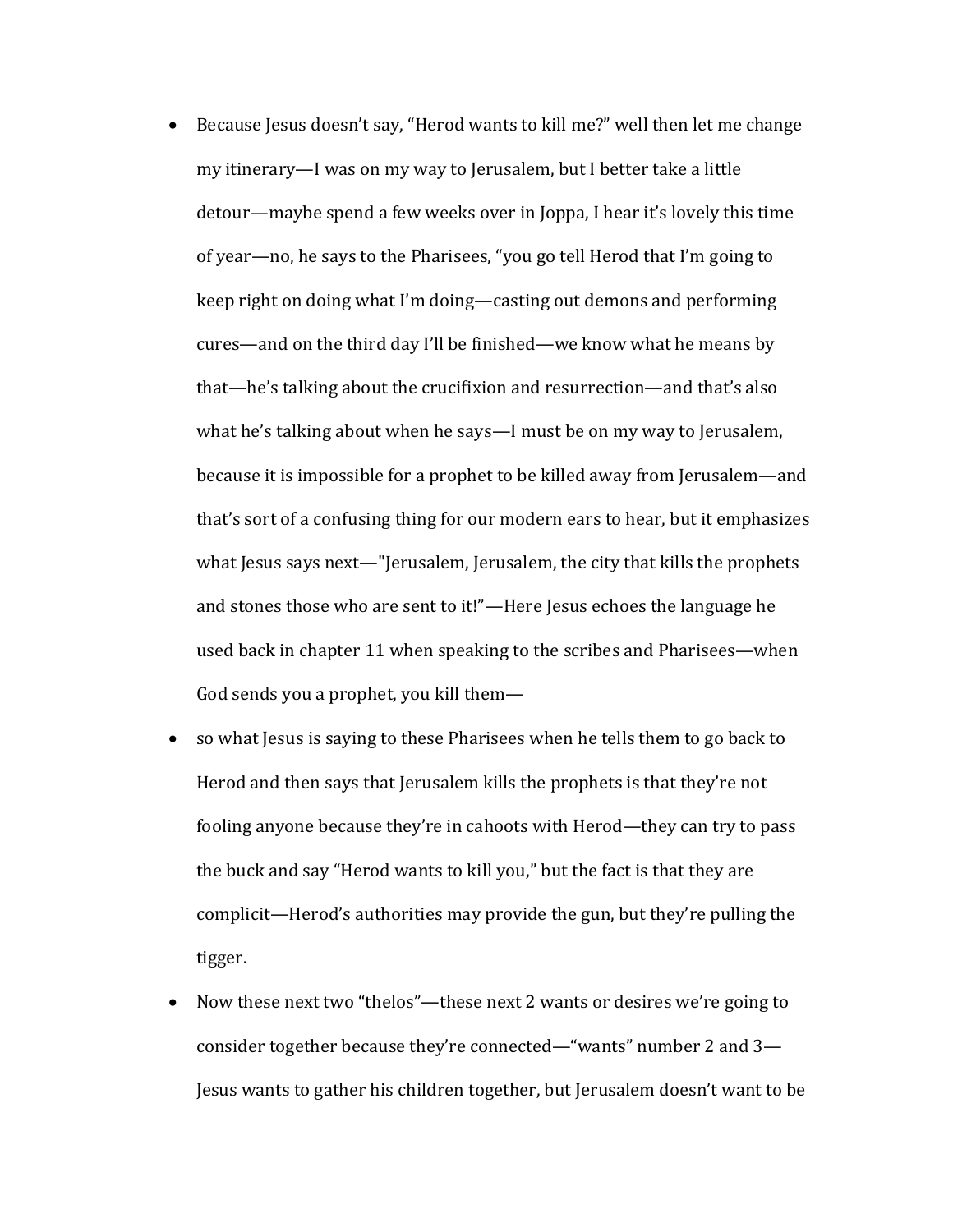gathered up. And this is where the deeper meaning of Jesus' words really gets interesting.

- After calling Jerusalem the city that kills the prophets, Jesus says "How often have I desired to gather your children together as a hen gathers her brood under her wings, and you were not willing!"
- So Jesus wants to gather His people, God's people, the children of Jerusalem, together—like that hen we saw in the video, protecting them under His wings as they grow and mature—Jesus is referring to Psalm 91 here, where we read "He will cover you with his feathers, and under his wings you will find refuge;"-- and it is not lost on me that it is Mothering Sunday today, and here we have a maternal image—an image of God as mother—so that is what Jesus wants, to gather his children-- however, what Jerusalem, what the Pharisees, want is to NOT be gathered together under God's wings, and because of that Jesus says, "See your house is left to you." The word there for house is *oikos*, and it can also mean "a building." That is, your house, your building is empty, desolate like the wilderness.
- Why doesn't Jerusalem, why don't these Pharisees, want to be gathered up under God's wings, under the wings of Jesus? I would suggest it is because they are enjoying the protection and provision of Herod--because they have been tempted by the same offer that Satan offered Jesus in the wilderness that of power and authority and wealth and luxury—remember how ornate and extravagant Herod's temple in Jerusalem is—they don't want to give that up—but both Luke and Jesus know that in time they will give that up when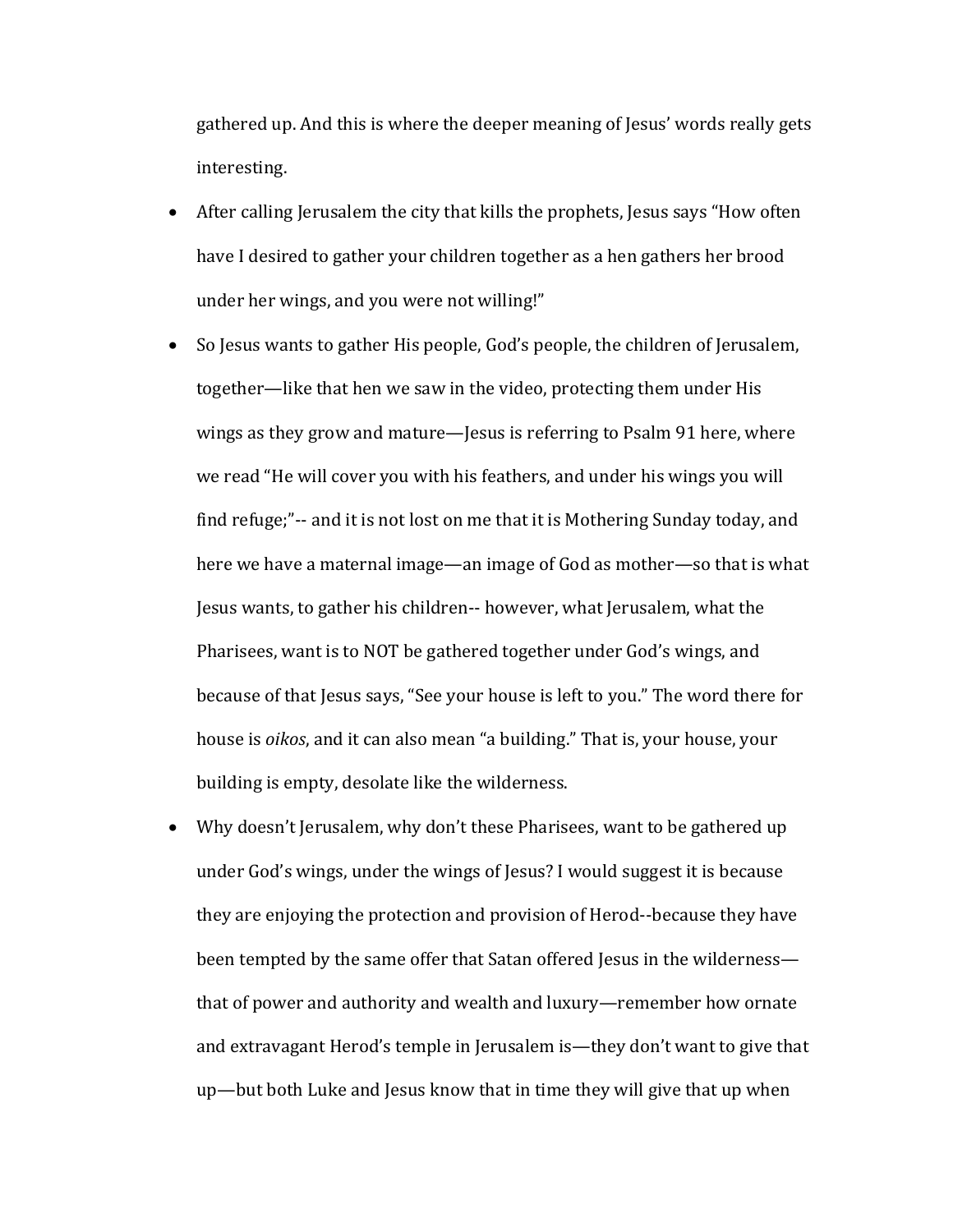the temple is destroyed in just a few years. But for now these religious leaders are enjoying the benefits that come with allegiance to the Empire an allegiance that John makes clear in chapter 19 of his gospel, when the chief priests declare, "We have no king but the emperor!"

- I was reading an article this week about the way that the war in Ukraine has caused a split in the Orthodox church, and that article provided some interesting historical perspective in two sentences that caught my attention—they read "After the 1917 Russian revolution, Soviet leaders began liquidating the Russian Orthodox Church (liquidating sounds like a euphemism to me). But Stalin revived it after Hitler's invasion of Russia in World War Two to rally society." To rally society—And I was reminded of the way that religion, the way that the church, can fall victim to being used for political ends, both through threat of persecution and penalty and also through promise of gain and power. This has happened time and time again throughout history. Certainly Dr. Martin Luther King was correct when he said that the church must be the conscience of the state and never its tool-the church must never lose its prophetic voice, never stop proclaiming the gospel of repentance and forgiveness, never stop crying out for righteousness and justice and mercy and peace or it will fall into irrelevance-- and deservedly so-kyrie eleison
- And so when Jesus tells these Pharisees that their house is empty, I believe that He is referring to the emptiness of Herod's temple, which has become a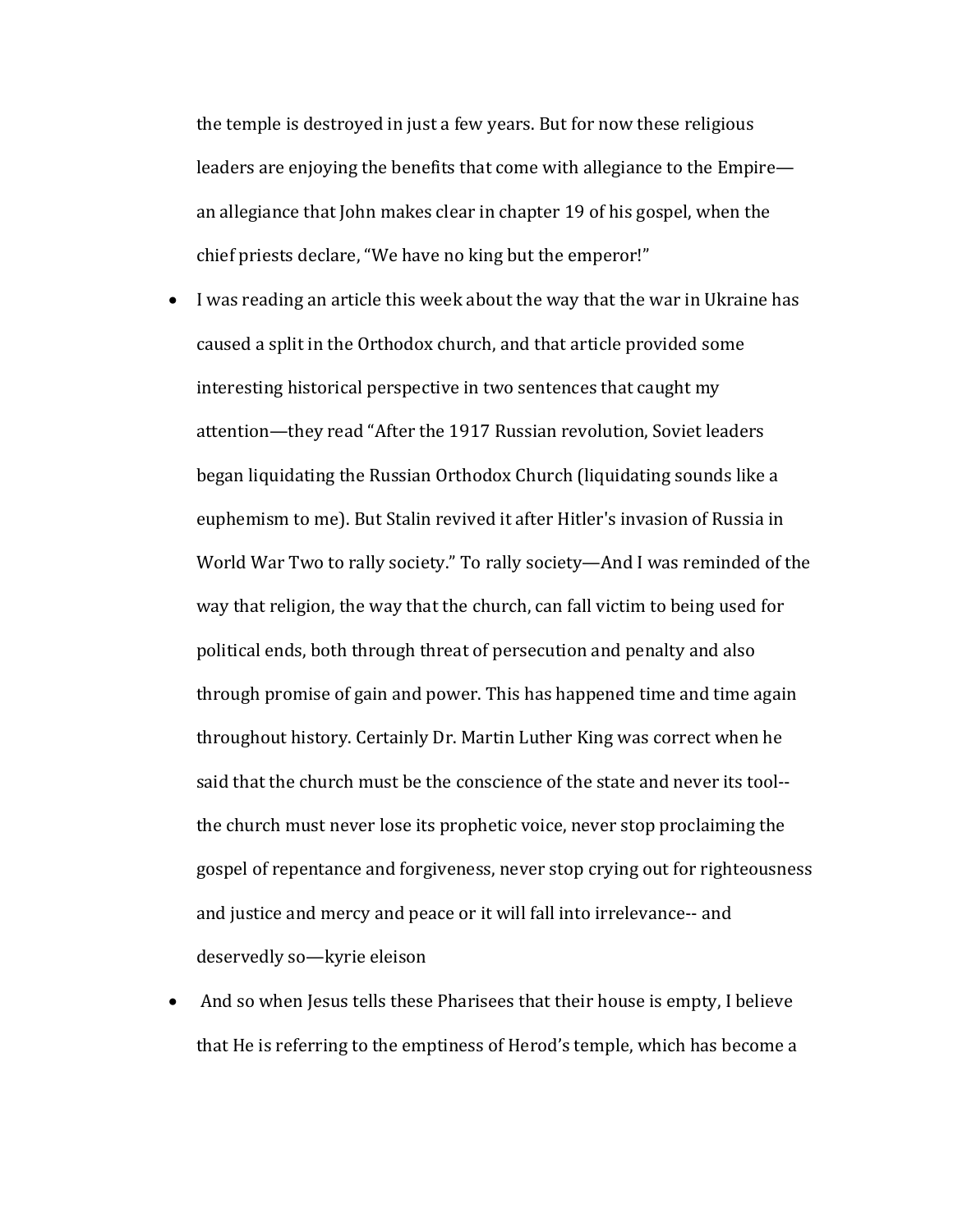hollow monument that testifies not to allegiance to God but to the Emperor, their Lord and Saviour.

- That sentiment is amplified when we remember that at the beginning of Chapter 13, Luke tells us about the Roman government's desecration of the temple and the fall of a structure in Jerusalem—I think that Jesus is here foreshadowing the destruction of Herod's temple, as well as suggesting that it has become a desolate place.
- Now I want you to notice this—not only does Jesus refer to himself as a hen, and the children of Jerusalem as chicks, but when he tells the Pharisees to report back to Herod, he identifies him as an animal as well—a fox—and so I think Jesus is saying to these Pharisees not only that there's a fox in the henhouse—but that fox, the present emperor and those before him, designed and built it for them—and so it's not surprising that it's desolate and barren and lifeless and soon to be destroyed. There's been a fox in that henhouse.
- But there is another gathering place. The word that Jesus uses when He says he wants to gather his children under his wings is "episynago"—and the root word there is "synago"—that's where the word synagogue comes from—and so Jesus' words remind us that being gathered together under God's wings is being in the synagogue and has little to do with being in some specific building—we certainly learned that 2 years ago when lockdown forced us to close the doors of our church building.
- And so Jesus is suggesting that even if the actual temple is empty and desolate, even if it is destroyed, he wants to gather His people under His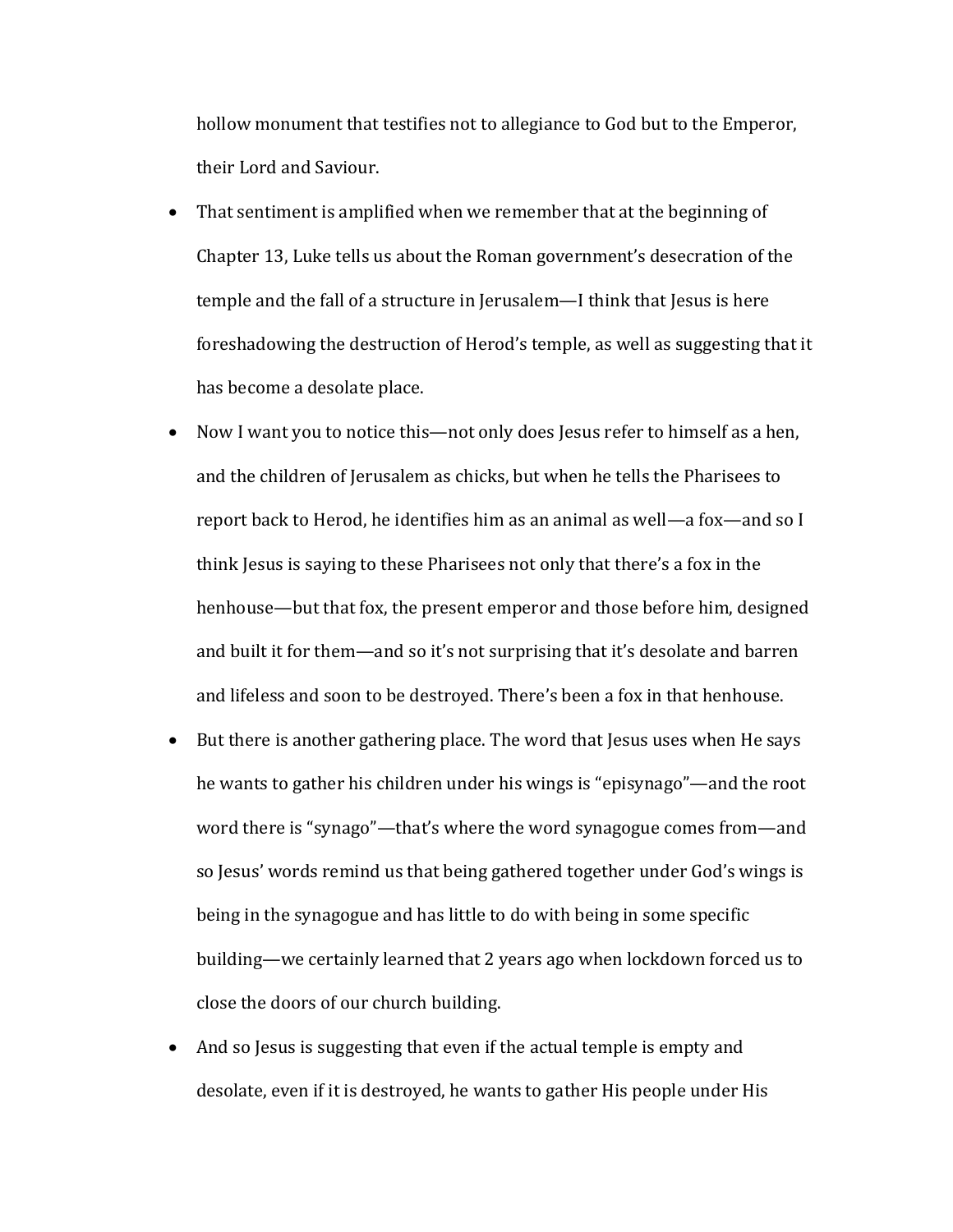wings—under his provision and protection as he Himself becomes the synagogue—the temple—and it is not without a certain degree of irony that in all four gospels Jesus says that the temple will be destroyed and raised up again in three days—because on the third day his work will be finished—and a temple not made by human hands will provide a gathering place for the children of God. And it will be a temple that testifies to the power of love and not the love of power.

• In the last verse of our passage, Jesus says "you won't see me until the time comes when you say "Blessed is He who comes in the name of the Lord," looking forward to his triumphal entry into Jerusalem—and so we look forward to Palm Sunday, and the events of Holy Week, and finally to Easter but Luke I think challenges us to look even further than that, and to think about what is coming after the resurrection—when the people of God from the north and south and east and west are gathered in Jerusalem at Pentecost— and they all hear the gospel in their own native language as the sound like the rush of a violent wind sweeps through the crowd—I would suggest that is not only the sound of tongues of fire but also the brush of wings, gathering together the children of Jerusalem—children who will be protected, and provided for, and who will grow and mature to look and act like their Mother and produce offspring as the church grows and expands from Jerusalem into all the world.